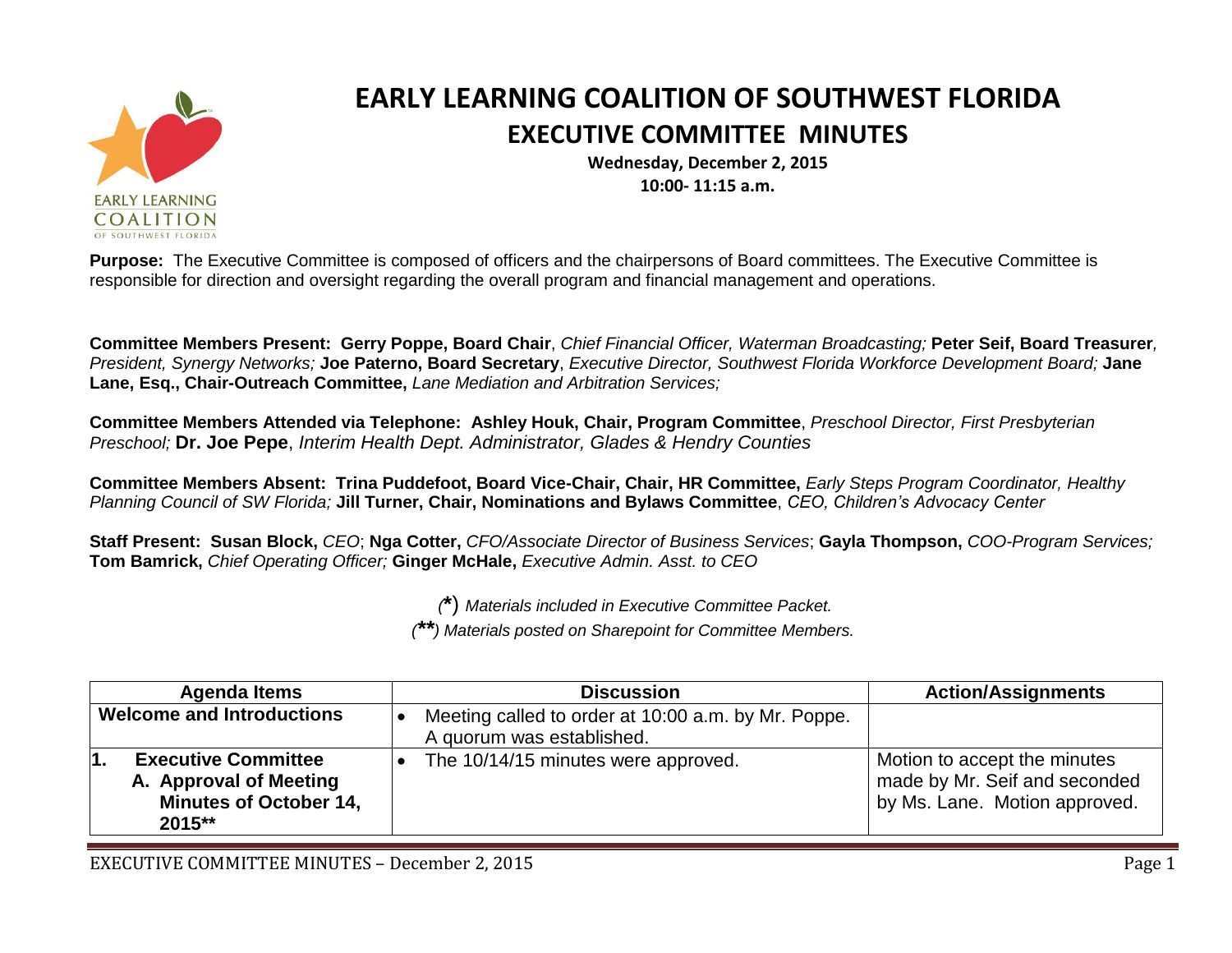| <b>B. Strategic Planning:</b><br>1/19/16, 4:00pm<br>C. The Lastinger Contract** | Ms. Block confirmed the date of the meeting and<br>stated the data collection for the strategic planning<br>meeting is underway.<br>Ms. Block explained the contract (not to exceed<br>\$41,250) is with the University of Florida Lastinger<br>Center for work completed through the "Pay for<br>Performance" program through the Florida Office of<br>Early Learning.                         | Motion made by Mr. Seif to<br>approve the Lastinger Contract<br>and seconded by Ms. Lane.<br>Motion approved.           |
|---------------------------------------------------------------------------------|-------------------------------------------------------------------------------------------------------------------------------------------------------------------------------------------------------------------------------------------------------------------------------------------------------------------------------------------------------------------------------------------------|-------------------------------------------------------------------------------------------------------------------------|
| D. Committee Chair Updates                                                      | Ms. Block presented Dr. Pepe as chair of the Health,<br>$\bullet$<br>Safety, and Developmental Services Committee and<br>Dr. Wright as chair of the Nomination & Bylaws<br>Committee.                                                                                                                                                                                                           | Committee chairs are appointed<br>by the Board Chair.                                                                   |
| <b>E. Executive Director:</b><br><b>Annual Evaluation</b>                       | Mr. Poppe stated the same format as last year will<br>$\bullet$<br>be used. The link will be forwarded to the Board<br>Members.                                                                                                                                                                                                                                                                 |                                                                                                                         |
| 2. Vote to Move the Board<br><b>Meeting Minutes of</b><br>October 28, 2015 **   | The 10/28/15 minutes were approved to move to the<br>$\bullet$<br>Board Meeting.                                                                                                                                                                                                                                                                                                                | Motion made by Mr. Paterno and<br>seconded by Ms. Lane. Motion<br>approved.                                             |
| 3. Finance Committee<br>A. Review of Financial<br>Reports**                     | Ms. Cotter discussed the financial reports ending<br>October, 2015. Ms. Cotter addressed the summary<br>reports for School Readiness (SR) and Voluntary<br>Pre-Kindergarten (VPK) identifying administrative<br>costs, non-direct services, and number of children<br>being served.<br>Ms. Cotter explained the Coalition's FY16 deficit<br>decreased to \$233,705 due to an increase in the SR | Motion made by Mr. Paterno to<br>move the finance reports to the<br>Board and seconded by Ms. Lane.<br>Motion approved. |
| <b>B. SR Utilization Forecast**</b>                                             | Grant award.<br>Ms. Block presented the Utilization Report graphs<br>$\bullet$                                                                                                                                                                                                                                                                                                                  |                                                                                                                         |
|                                                                                 | covering three years of data for the number of<br>children served and categories of families served.<br>There was a discussion about how the fluctuation<br>in funding effects the number of children being                                                                                                                                                                                     |                                                                                                                         |